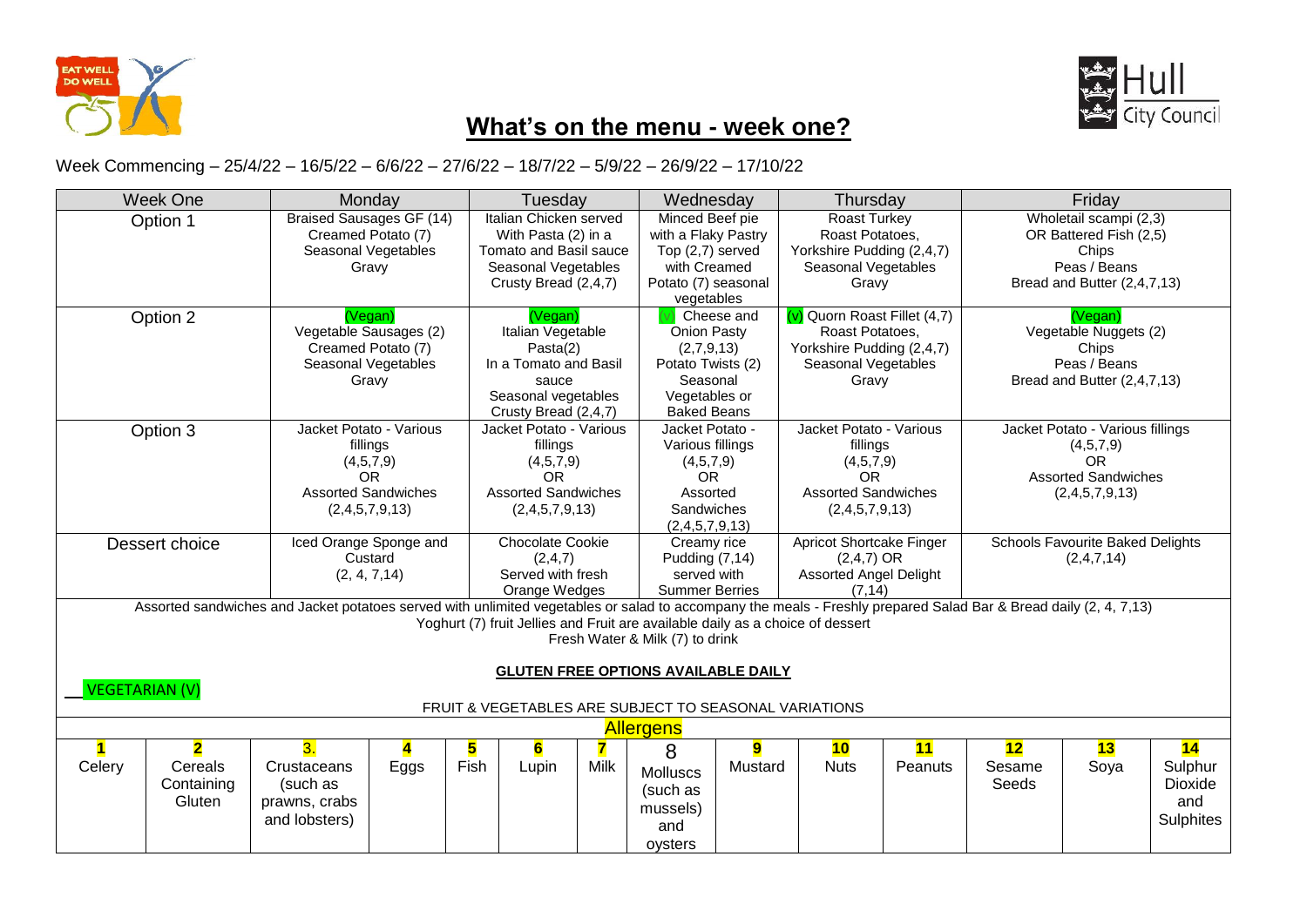## **What's on the menu - week two?**

Week Commencing – 2/5/22 – 23/5/22 – 13/6/22 – 4/7/22 – 25/7/22 – 12/9/22 – 3/10/22

| <b>Week Two</b><br>Monday                                                                                                                                                                                                                                                                                                                                                                                           |                                      | Tuesday                                                                                                    |                                                                                                        | Wednesday                                                          |                                                                                                                                                                                                        | Thursday                                                                                                  |                                                                                                                                         | Friday                                                                                                                     |                                                                                                            |                                                                    |                                                |                                              |
|---------------------------------------------------------------------------------------------------------------------------------------------------------------------------------------------------------------------------------------------------------------------------------------------------------------------------------------------------------------------------------------------------------------------|--------------------------------------|------------------------------------------------------------------------------------------------------------|--------------------------------------------------------------------------------------------------------|--------------------------------------------------------------------|--------------------------------------------------------------------------------------------------------------------------------------------------------------------------------------------------------|-----------------------------------------------------------------------------------------------------------|-----------------------------------------------------------------------------------------------------------------------------------------|----------------------------------------------------------------------------------------------------------------------------|------------------------------------------------------------------------------------------------------------|--------------------------------------------------------------------|------------------------------------------------|----------------------------------------------|
| Option 1                                                                                                                                                                                                                                                                                                                                                                                                            |                                      | Cheese Pizza (2,7)<br>Crispy Rosti Rounds<br>Seasonal Vegetables<br>Or Side Salad                          |                                                                                                        | Chicken Fajitas<br>(2,4,9,14)<br>Sunshine Rice and<br>a Side Salad |                                                                                                                                                                                                        | ALL DAY BREAKFAST<br>Bacon, Sausage (14)<br>Egg omelette (4,7)<br><b>Tomatoes and Beans</b><br>Hash Brown |                                                                                                                                         | Roast Chicken Breast<br>Creamed Potato (7)<br>Roast Potatoes,<br>Yorkshire Pudding (2,4,7)<br>Seasonal Vegetables<br>Gravy |                                                                                                            | Fish (2,5)<br>Chips<br>Peas / Beans<br>Bread and Butter (2,4,7,13) |                                                |                                              |
| Option 2                                                                                                                                                                                                                                                                                                                                                                                                            |                                      | (Vegan)<br>Cornish Pizza Roll (2,14)<br>Crispy Rosti rounds<br>Seasonal Vegetables<br>Or Side Salad        |                                                                                                        | (V) Crispy Goujons                                                 | <b>EGETARIAN ALL DAY</b><br><b>BREAKFAST</b><br>Wrap (2,4.9,14)<br>Sunshine rice<br>(V) Vegetable<br>And a Side Salad<br>Sausages (2)<br>Egg Omelette (4,7)<br><b>Tomatoes and Beans</b><br>Hash Brown |                                                                                                           | Roast Quorn Fillet<br>(4,7)<br>Creamed Potato (7)<br><b>Roast Potatoes</b><br>Yorkshire Pudding (2,4,7)<br>Seasonal Vegetables<br>Gravy |                                                                                                                            | <b>Sweetcorn Fritters</b><br>Chips<br>Peas / Baked Beans<br>Bread and Butter (2,4,7,13)                    |                                                                    |                                                |                                              |
| Option 3                                                                                                                                                                                                                                                                                                                                                                                                            |                                      | Jacket Potato - Various<br>Toppings (4,5,7,9)<br><b>OR</b><br><b>Assorted Sandwiches</b><br>(2,4,5,7,9,13) | Jacket Potato -<br>Various Toppings<br>(4,5,7,9)<br><b>OR Assorted</b><br>Sandwiches<br>(2,4,5,7,9,13) |                                                                    | Jacket Potato - Various<br><b>Toppings</b><br>(4,5,7,9)<br>OR.<br><b>Assorted Sandwiches</b><br>(2,4,5,7,9,13)                                                                                         |                                                                                                           | Jacket Potato - Various<br><b>Toppings</b><br>(4,5,7,9)<br>OR.<br><b>Assorted Sandwiches</b><br>(2,4,5,7,9,13)                          |                                                                                                                            | Jacket Potato - Various Toppings<br>(4,5,7,9)<br><b>OR</b><br><b>Assorted Sandwiches</b><br>(2,4,5,7,9,13) |                                                                    |                                                |                                              |
| Dessert choice                                                                                                                                                                                                                                                                                                                                                                                                      |                                      | Chocolate Sponge (2,4,7)<br>and Custard (7)                                                                |                                                                                                        | <b>Iced Mandarin</b><br>Muffins (2,4,7)                            |                                                                                                                                                                                                        | Fruity Flapjack (2)<br>and Custard (7)                                                                    |                                                                                                                                         | Ice Cream with Fresh Fruit<br>(7)                                                                                          |                                                                                                            |                                                                    | Schools Favourite Baked Delights<br>(2,4,7,14) |                                              |
| Assorted sandwiches and Jacket potatoes served with unlimited vegetables or salad to accompany the meals - Freshly prepared Salad Bar & Bread daily (2, 4, 7,13)<br>Yoghurt (7) Fruit Jellies and Fruit are available daily as a choice of dessert<br>Fresh Water & Milk(7) to drink<br><b>GLUTEN FREE OPTIONS AVAILABLE DAILY</b><br><b>VEGETARIAN (V)</b><br>FRUIT & VEGETABLES ARE SUBJECT TO SEASONAL VARIATION |                                      |                                                                                                            |                                                                                                        |                                                                    |                                                                                                                                                                                                        |                                                                                                           |                                                                                                                                         |                                                                                                                            |                                                                                                            |                                                                    |                                                |                                              |
|                                                                                                                                                                                                                                                                                                                                                                                                                     | <b>Allergens</b>                     |                                                                                                            |                                                                                                        |                                                                    |                                                                                                                                                                                                        |                                                                                                           |                                                                                                                                         |                                                                                                                            |                                                                                                            |                                                                    |                                                |                                              |
| Celery                                                                                                                                                                                                                                                                                                                                                                                                              | 2<br>Cereals<br>Containing<br>Gluten | 3.<br>Crustaceans<br>(such as<br>prawns, crabs<br>and lobsters)                                            | 5<br>Eggs                                                                                              | 6<br>Fish<br>Lupin                                                 | Milk                                                                                                                                                                                                   | 8<br><b>Molluscs</b><br>(such as<br>mussels)<br>and<br>oysters                                            | 9<br>Mustard                                                                                                                            | 10<br><b>Nuts</b>                                                                                                          | 11<br>Peanuts                                                                                              | 12<br>Sesame<br>Seeds                                              | 13<br>Soya                                     | 14<br>Sulphur<br>Dioxide<br>and<br>Sulphites |